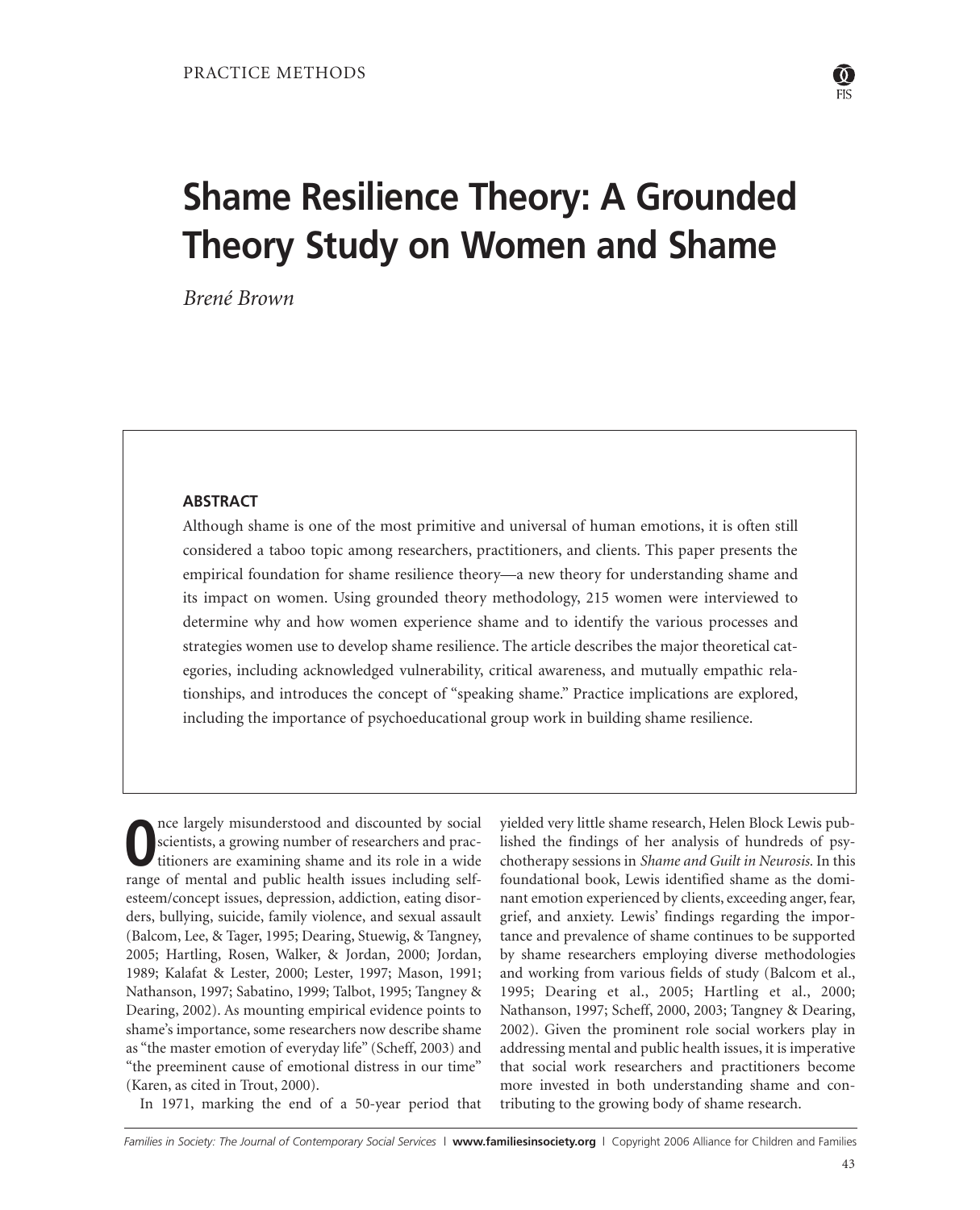## **The Study**

## *Aim*

The purpose of this study was to generate a theory, grounded in data, that explains (a) why and how women experience shame; (b) how shame impacts women; and, (c) the various processes and strategies women employ to resolve their main concerns regarding the impact and consequences of shame.

## *Design*

Grounded theory methodology, as originally developed by Glaser and Strauss (Glaser & Strauss, 1967) and refined by Glaser (Glaser, 1978, 1992, 1998, 2001), informed the plan of research for this study. The grounded theory process consists of five basic components: theoretical sensitivity, theoretical sampling, coding, theoretical memoing, and sorting. These five components were integrated by the constant comparison method of data analysis. The goal of the research was to understand the participants' "main concerns" related to experiencing shame. Once the main concerns emerged from the data, the researcher developed a theory, grounded in data, that explains how the participants continually resolve their concerns.

## *Sample*

Theoretical sampling, the process of data collection that allows for the generation of theory, was the primary sampling method used in this study. When using theoretical sampling, the researcher simultaneously collects, codes, and analyzes data and uses this ongoing process to determine what data to collect next and where to find them (Glaser, 1978). In line with theoretical sampling, participant selection was informed by the analysis and coding of the interviews.

One important tenet of grounded theory is the idea that researchers should not assume the relevance of identity data, including race, age, gender, sexual orientation, class, and ability (Glaser, 1978, 1998, 2001). Although the relevance of these variables was not assumed, purposive sampling was used with theoretical sampling to ensure that a diverse group of women were interviewed for the study. Specifically, 215 women were interviewed for the study. Approximately 47% of the women identified themselves as Caucasian, 30% as African American, 18% as Latina, and 5% as Asian American. The participants' ages ranged from 18–75 years. The mean age was 40. Although grounded theory methodology often yields saturation with far fewer than 215 participants, the theory emerged with five major categories (continuums) and numerous properties informing each category. The nuanced and complex nature of shame, including differentiating the language of guilt, shame, and embarrassment, necessitated the large sample size.

## *Data Collection and Analysis*

Data sources for this study include 215 participant interviews, and field notes taken on sensitizing literature, field notes taken on conversations with content experts, and field notes from meetings with graduate students who conducted participant interviews and assisted with the literature analysis.

I collected all of the data with the exception of 65 of the 215 participant interviews that were conducted by graduate social work students working under my direction. In order to ensure inter-rater reliability, I trained all research assistants and I coded and analyzed all of the field notes. Additionally, the research team met biweekly to discuss and review the participant interviews and the coding process.

All participants were invited to participate in the study via telephone or e-mail. Interview times ranged from 45 minutes to 3 hours, with an average of approximately 60 minutes. Adjusted conversational interviewing was utilized because it is regarded as the most effective grounded theory approach to interviewing (Glaser, 1978, 1998). The three primary questions asked during the initial interviews were, "How would you describe shame?" "How do you think shame impacts women?" and "How do you think women overcome shame and the impact you just described?

The constant comparative method was used to analyze the data line by line. Memos were developed to capture the emergent concepts and their relationships. The primary focus of the analysis was identifying the participants' main concerns and the emergence of a core variable. As additional interviews occurred, categories were reconceptualized and the properties that inform each category were identified. Selective coding began after the initial 160 interviews, when a core concept emerged and the data were saturated across categories and across their properties. The additional interviews were conducted for verification purposes.

Grounded theory researchers are required to conceptualize from the data (Glaser, 1978, 1998, 2001). This approach is very different from traditional qualitative methods that yield findings based on thick description of data and participant quotes. To conceptualize shame and identify the participants' main concerns about shame, I analyzed data line by line while asking the following questions: What are the participants describing? What do they care about? What are they worried about? What are the participants trying to do? What explains the different behaviors, thoughts, and actions? Again, the constant comparative method was used to reexamine the data against the emerging categories and their related properties.

#### *Ethical Considerations*

The University of Houston Committee for the Protection of Human Subjects reviewed the research protocol prior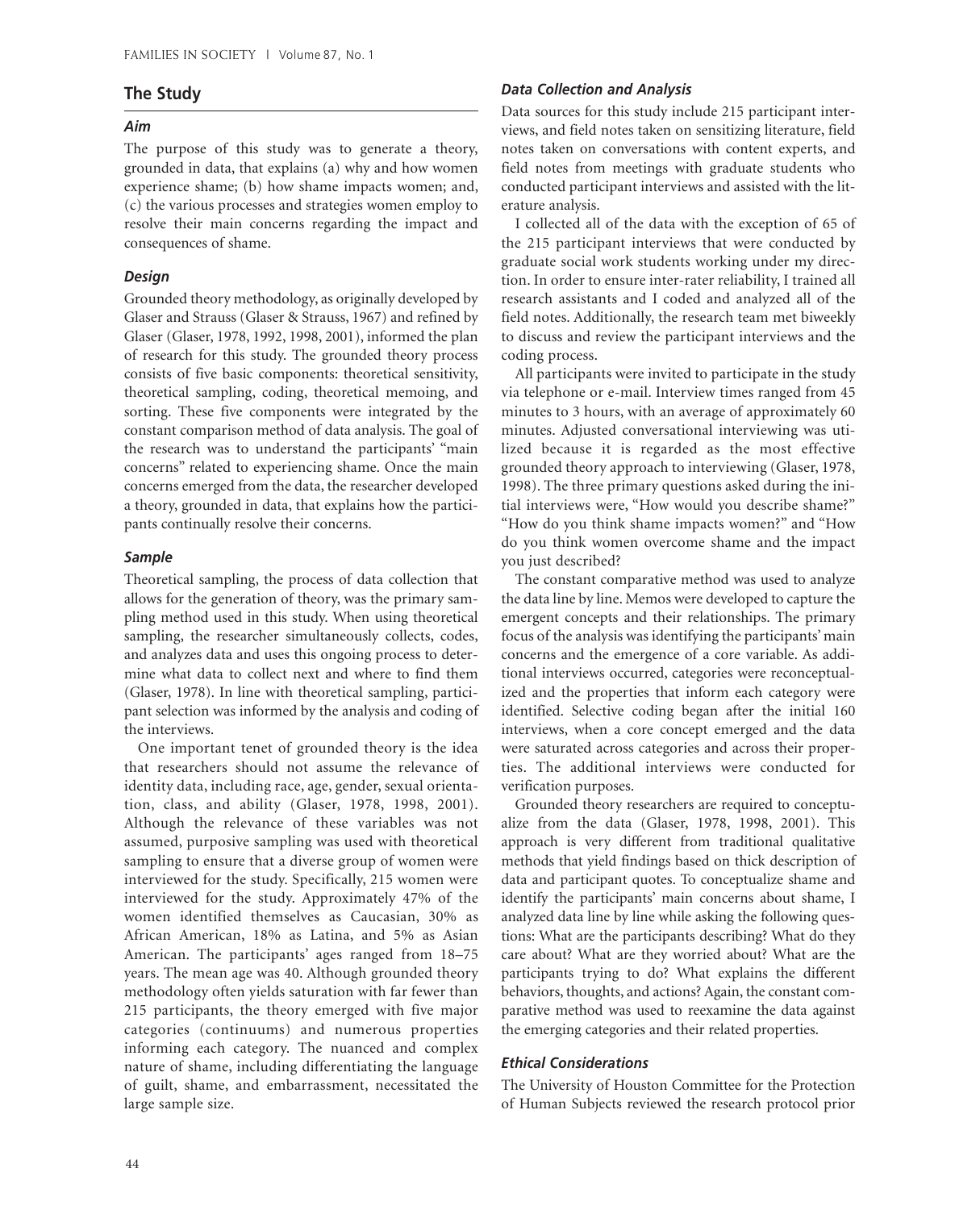

to the scheduling of participant interviews. Participants were given the opportunity to review field notes prior to the conclusion of interviews. They were also assured that field notes would not include identifying information.

## **Findings**

#### *Overview of Shame Resilience Theory*

The theory emerging from this process is termed *shame resilience theory* (SRT). SRT offers a working definition of shame and a conceptual identity for shame. Through the development of a continuum schematic, SRT describes the main concerns of women experiencing shame and identifies the strategies and processes women find effective in developing shame resilience (see Figure 2). Additionally, the theory identifies 11 topical areas that present distinct challenges for women.

#### *Defining Shame*

The definition of *shame* that emerged from the research is, "An intensely painful feeling or experience of believing we are flawed and therefore unworthy of acceptance and belonging." Participants described shame using terms including *devastating*, *noxious*, *consuming*, *excruciating*, *filleted*, *small*, *separate from others*, *rejected*, *diminished,* and *the worst feeling ever*. In defining shame, participants contrasted shame with *guilt*, which they defined or described as a feeling that results from *behaving* in a flawed or bad way rather than a flawed or bad *self.*

## *Shame Construct*

SRT proposes that shame is a psycho-social-cultural construct. The psychological component relates to the participants' emphasis on the emotions, thoughts, and behaviors of self. The social component relates to the way women experience shame in an interpersonal context that is inextricably tied to relationships and connection. The cultural component points to the very prevalent role of cultural expectations and the relationship between shame and the real or perceived failure of meeting cultural expectations. Interestingly, across the interviews, participants described experiences or conceptualizations of shame as something that could not be considered exclusively psychological, social, or cultural.

## *The Main Concern*

SRT proposes that the participants' main concerns related to shame are the feelings of being trapped, powerless, and isolated. Although the participants' main concern is composed of three concepts (feeling trapped, powerless, and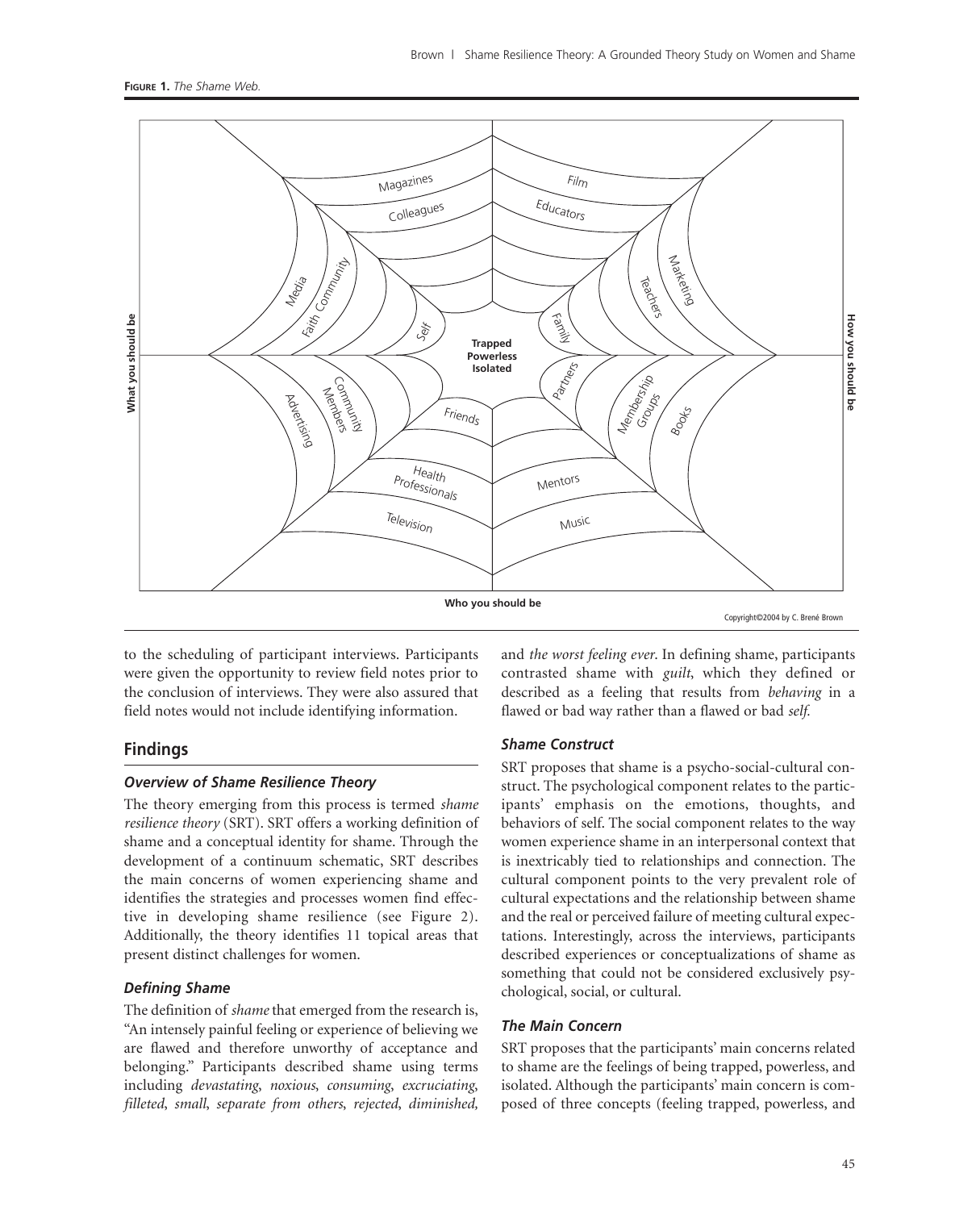isolated), the concern that emerged from the data is best understood as the intersection of these concepts. Moreover, although each of these concepts is a formidable issue, it is the intricate weaving of these concepts that makes shame so powerful, complex, and often difficult to overcome.

**Trapped.** The concept of "trapped" emerged with two properties: expectations and options. The "options" property is similar to the concept of the "double bind." Frye describes double binds as "situations in which options are reduced to a very few and all of them expose one to penalty, censure, or deprivation" (Frye, 2001). The concept of trapped expands the double bind concept by combining limited and punitive options with layers of competing expectations to form a complex web that traps women. The participants described feeling like they had an unreasonable number of unrealistic expectations put upon them, but very few options in terms of meeting the expectations.

**Powerless.** The concept of powerlessness emerged with three properties: consciousness, choice, and change. As defined in the *Merriam-Webster Dictionary* (1997)*, power* is "the ability to act or produce an effect." In the midst of experiencing shame, it appears that it was very difficult for the participants to produce an effect that could effectively counter shame. The primary reason given was not understanding or being unaware or unconscious of what they were feeling and why they were feeling it. Shame often produces overwhelming and painful feelings of confusion, fear, anger, judgment, and/or the need to hide. It is difficult to identify shame as the core issue when trying to manage these intense feelings. Even when the participants were able to identify shame, the silencing and secret nature of shame made it very difficult to identify and act on the choices that would facilitate change.

**Isolated.** Isolation emerged as the product of feeling trapped and powerless. The participants experienced isolation when they felt increasingly disconnected and, due to a lack of consciousness and lack of choice and/or the possibility of change, felt increasingly powerless. The concept of isolation that emerged from this study is richly captured by relational-cultural theorists Miller and Stiver:

We believe that the most terrifying and destructive feeling that a person can experience is psychological isolation. This is not the same as being alone. It is feeling that one is locked out of the possibility of human connection and of being powerless to change the situation. In the extreme, psychological isolation can lead to a sense of hopelessness and desperation. People will do almost anything to escape this combination of condemned isolation and powerlessness. (1997, p. 72)

## *The Shame Web*

The participants most often experienced shame as a web of layered, conflicting, and competing expectations that are, at the core, products of rigid socio-cultural expectations (see Figure 1). The sociocultural expectations are narrow interpretations of who women are "supposed to be," based on their identity (e.g., gender, race, class, sexual orientation, age, religious identity) and/or their role (e.g., mother, employee, partner, group member). These sociocultural expectations are often imposed, enforced, or expressed by individuals and groups (e.g., self, family, partners, friends, coworkers, children, membership groups). The socio-cultural expectations and the expression of these expectations by individuals and groups are, in turn, constantly reinforced by media culture including television, advertising, marketing, film, music, and print.

The concept of a shame web illustrates how options are limited and expectations are far-reaching, reinforced at every turn and woven through numerous experiences and relationships. The participants often found themselves in situations where feeling trapped was inevitable; the shame web entangled them with unattainable expectations or multiple conflicting expectations that could not be simultaneously met; therefore, connections had to be severed or forfeited. The web is also an apt metaphor for expressing the idea of feeling stuck and trapped, which accurately conceptualizes how the participants experienced shame.

## *Shame Triggers*

SRT proposes that shame is not triggered in women by any universal shame triggers. The scenarios, experiences and expectations that lead to shame appear to be as individual and different as women, their relationships and their cultures. However, there does appear to be a shared experience of how expectations generated from social/cultural expectations are enforced by individuals and groups and supported by media culture. Additionally, categories clearly emerged as areas in which women struggle the most with feelings of shame. These categories are appearance and body image, sexuality, family, motherhood, parenting, professional identity and work, mental and physical health, aging, religion, speaking out, and surviving trauma.

What makes women vulnerable to shame in these areas are the "unwanted identities" associated with each of these topics. For example, many participants identified terms like *loud-mouth* and *pushy* as unwanted identities associated with speaking out. These specific unwanted identities surfaced in the interviews as participants described the difficulty of navigating social/cultural expectations that discourage them from sharing opinions that might make others feel uncomfortable or taking an unpopular stand on an issue. Researchers Tamara Ferguson, Heidi Eyre and Michael Ashbaker argue that "unwanted identity" is the quintessential elicitor of shame. They write that, "People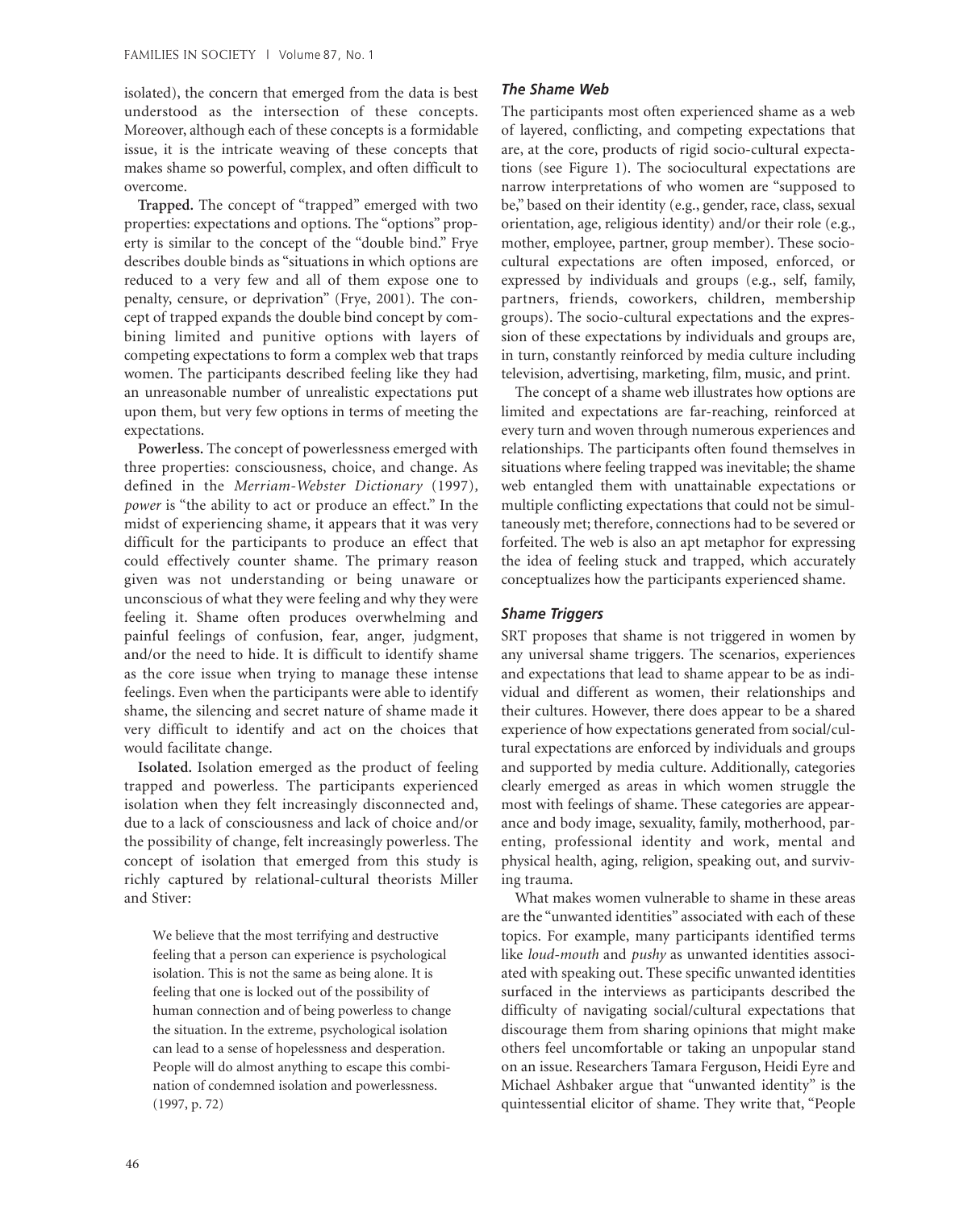perceive themselves as possessing an unwanted identity when they self-attribute, or when they perceive others ascribing to them, a characteristic that undermines their self-ideals" (Ferguson, Eyre, & Ashbaker, 2000).

#### *Shame Resilience and Empathy*

SRT proposes that the great majority of the emotions, thoughts, and behaviors demonstrated by women experiencing shame are efforts to develop shame resilience by decreasing the feelings of being trapped, powerless, and isolated and to increase the opportunities to experience empathy by increasing connection, power, and freedom from the shame web. SRT proposes that shame resilience is best understood on a continuum that represents, on one end, the main concerns of participants: feeling trapped, powerless, and isolated. Located on the opposite end of the continuum are the concepts participants viewed as the components of shame resilience: empathy, connection, power, and freedom (see Figure 2). The research participants clearly identified "experiencing empathy" as the opposite of "experiencing shame."

*Empathy* is described as the ability to perceive a situation from the other person's perspective—to see, hear, and feel the unique world of the other (Ivey, Pederson, & Ivey, 2001).

Wiseman identifies four defining attributes of empathy: (a) to be able to see the world as others see it; (b) to be nonjudgmental; (c) to understand another person's feelings; and (d) to communicate your understanding of that person's feelings (1996). Participants reported that in experiencing an empathic response to their shame experience, their sense of connection and power was often increased, restored and/or sometimes strengthened. The empathic response appears to be most powerful when it comes from another person; however, the participants did acknowledge that engaging in self-empathy can increase shame resilience, but not to the same degree as connecting with someone else.

For the women in the study, connection was about mutual support, shared experiences, and the freedom and ability to explore and create options. Connection allowed the women to move away from the social/cultural trappings of the shame web by working with others to redefine what is valuable and important. In viewing the shame web, the individuals and groups that often enforce the socio/cultural expectations that create shame for women emerged as equally capable of being the source of connection-building for women. For example, a colleague might be a tremendous source of connection around shame experiences that develop from professional situations, yet he or she might make comments or enforce social/cultural expectations that trigger shame in other areas like motherhood or sexual orientation.

The last concept related to shame resilience is power. Power has three properties: awareness, access to choice,

**FIGURE 2.** *Shame Resilience Theory.* 



and the ability to affect change. Just as the participants' main concerns are best understood as the intersection of feeling trapped, powerless, and isolated; empathy, connection, power, and freedom from the shame web are interdependent and inextricably tied to shame resilience.

#### *SRT Continuums*

SRT proposes that shame resilience, as indicated by location on the shame resilience continuum, is the sum of: (a) the ability to recognize and accept personal vulnerability; (b) the level of critical awareness regarding social/cultural expectations and the shame web; (c) the ability to form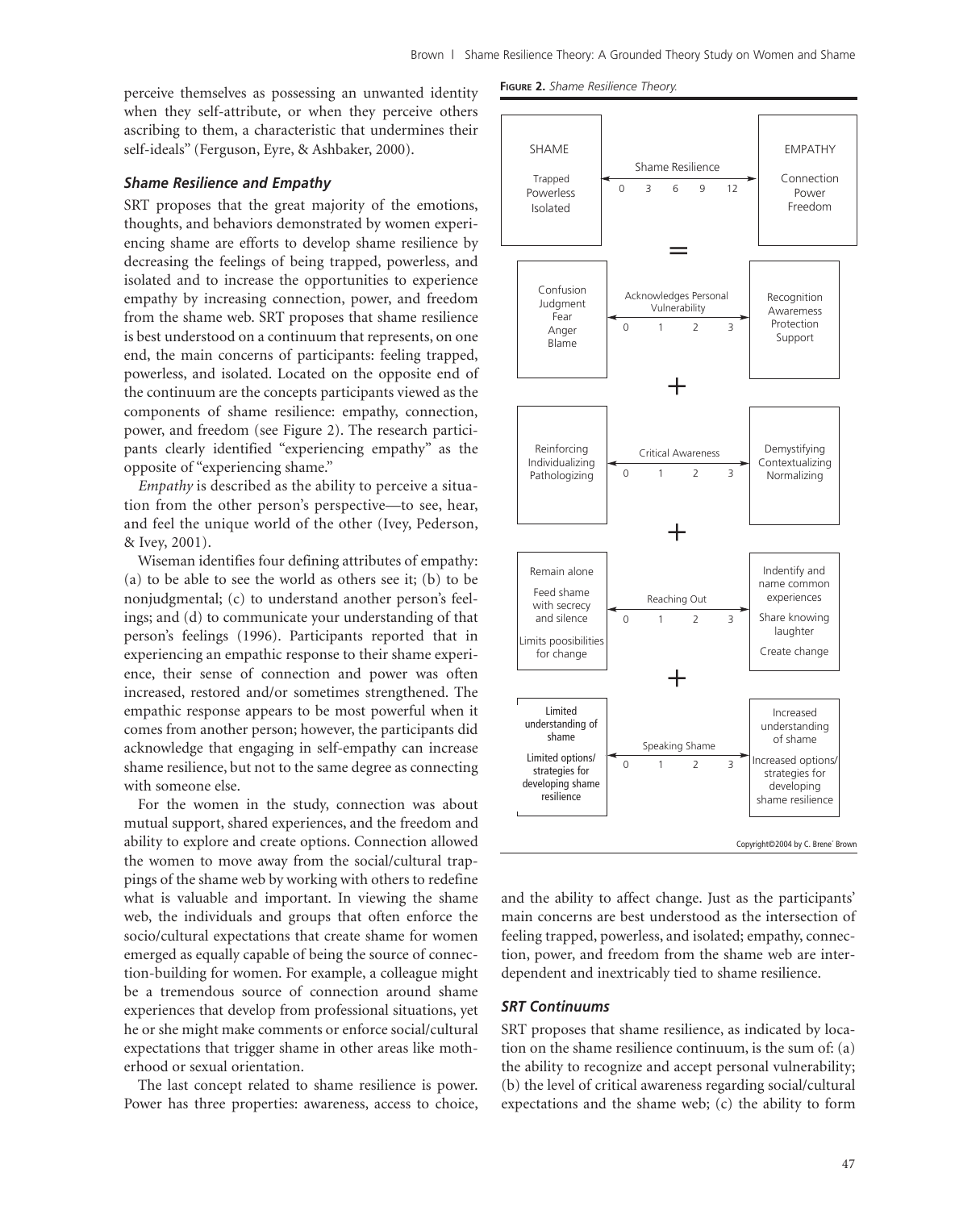Moreover, although each of these concepts is a formidable issue, it is the intricate weaving of

these concepts that makes shame so powerful, complex, and often difficult to overcome.

mutually empathic relationships that facilitate reaching out to others; and (d) the ability to "speak shame" or posses the language and emotional competence to discuss and deconstruct shame. Like shame resilience as a whole, each of the above four component issues is best conceptualized as a continuum. In order to increase shame resilience (moving toward empathy, connection, power, and freedom), women need relatively high levels on all four continuums. The continuums in Figure 2 are numbered to emphasize how shame resilience is determined by the cumulative impact of the four continuums. Below are descriptions of each continuum, their properties, and an explanation of their relevance and fit with SRT.

**The vulnerability continuum.** The vulnerability continuum represents the level at which one acknowledges her personal vulnerabilities. Based on the participant interviews, SRT proposes that women who experience shame in an area where they are aware of their personal vulnerabilities demonstrate higher shame resilience than women who experience shame in an area where they have not acknowledged their personal vulnerability or in an area where they perceive personal invulnerability. Before discussing vulnerability, it is helpful to look at the definition and etymology of the word vulnerable. According to *The Merriam-Webster Dictionary* (1997)*,* the word *vulnerable* is derived from the Latin word, *vulnerare*, meaning "to wound." The definition includes "capable of being wounded" and "open to attack or damage."

The participants reported that shame is often experienced around the same issues where they feel the most vulnerable or the most "open to attack." The participants who were aware of the issues, events, and perceptions that left them vulnerable to feeling attacked were more likely to react to a shame experience with some level of recognition (I understand what's happening and why) and were more likely to seek and find support and/or protection (I know how to help myself or get help).

When the participants experienced shame around an issue where personal vulnerability exists but is not acknowledged, they were often taken off guard, flooded with overwhelming emotions, and were unclear about what they were feeling or why they were feeling it. The shame experience often produced some combination of confusion, fear, and judgment. Closely following these feelings were often strong feelings of anger, rage, and/or blame. When shame was experienced around an issue where there was perceived invulnerability, the reaction was reported as even more painful and confusing. In both of the above instances, participants reported directing their feelings of fear, judgment, anger, rage, and blame toward themselves, toward others, and a combination of inward and outward.

**The critical awareness continuum.** The critical awareness continuum represents both the level of awareness a woman has about the social/cultural forces that shape her experiences and her ability to critically assess her personal experiences in the context of those forces. SRT proposes a positive relationship between a woman's level of critical awareness regarding her "shame web" and her level of shame resilience. The concept of critical awareness (also referred to as *critical consciousness* and/or *critical perspective*) is both the process and the cognitive state of linking personal experiences with social/cultural issues (Bricker-Jenkins, 1991; Collins, 2000; Freire, 1970; Gutierrez, 1995; hooks, 1990; Stout & McPhail, 1998). As previously stated, the categories identified as areas in which women struggle the most with feelings of shame are appearance and body image, sexuality, family, motherhood, parenting, professional identity and work, mental and physical health, aging, religion, speaking out, and surviving trauma. Critical awareness allows women to link the social/cultural expectations that shape and narrowly define these categories with their own experiences. The linking process often involves deconstructing or taking apart the situation and reconstructing it in a social/cultural context. The ability to deconstruct and contextualize a situation normalized the participants' experiences and greatly assisted them in realizing they were not alone in their experiences.

In their definition of *consciousness-raising*, Bricker-Jenkins and others, describe a problem-posing dialogue involving the following series of questions: (a) Who am I? (b) Who says? (c) Who benefits from this definition? and (d) What must change and how? (1991). If applied and answered in relation to a shaming experience, the questions closely capture the critical awareness process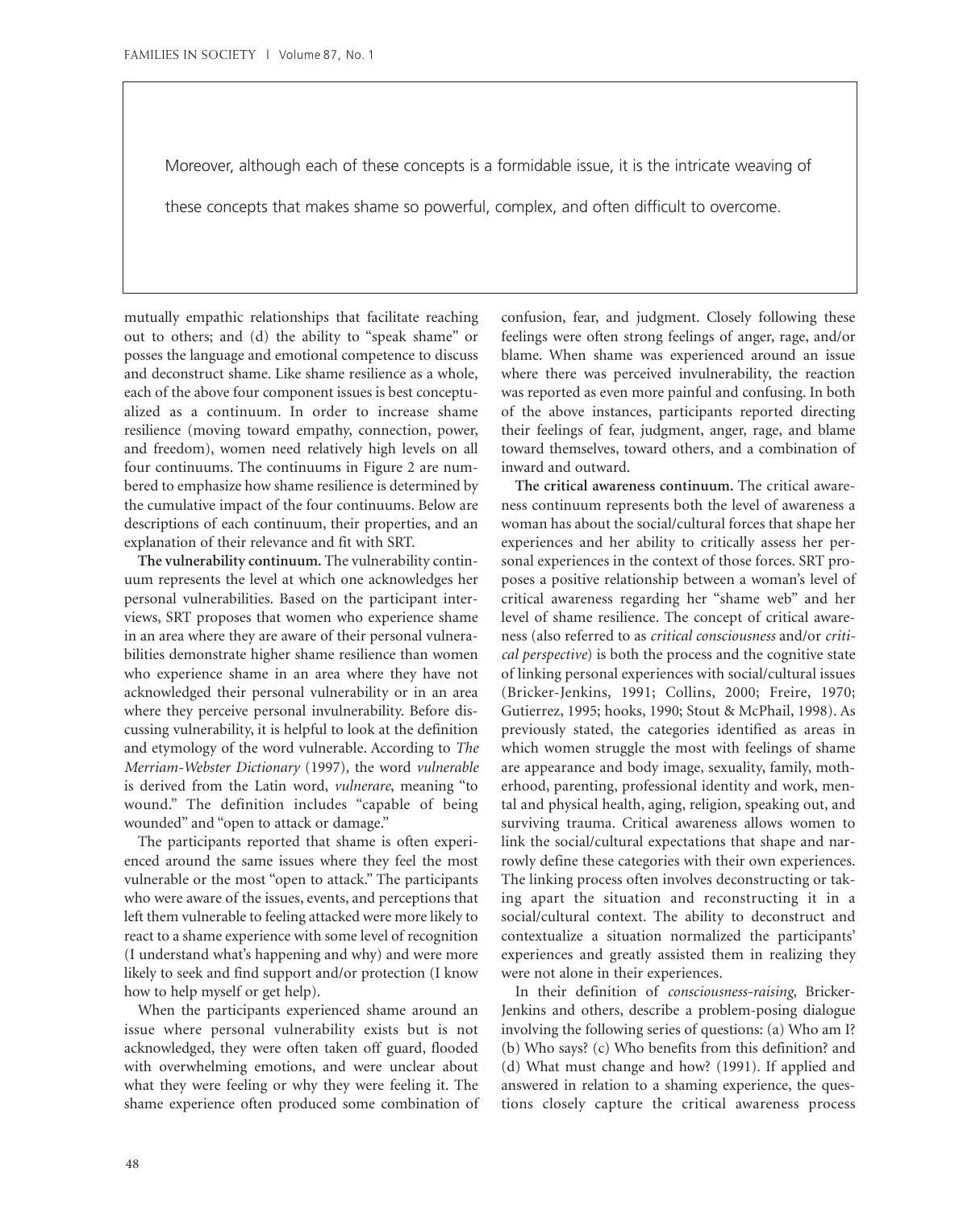identified by the participants as an important strategy for increasing shame resilience.

The participants with little or no critical awareness appeared to often lack the skills necessary for deconstructing and contextualizing their shame experiences. Rather than linking their experience to larger issues, they individualized the situation, reinforcing the idea that they were bad or flawed and unworthy of acceptance. Without a larger context, the issues appeared to be perceived as personal flaws rather than a larger collective issue. This, in turn, seemed to lead women to pathologize the shaming behavior or thought, "something is inherently wrong with just me."

**The reaching out continuum.** The reaching out continuum is the measure of one's ability to reach out to others to both find empathy and offer empathy. SRT proposes that women increase their shame resilience when they are able to develop empathy and connection. Developing mutually empathic relationships is a critical element of shame resilience. Participants reported that when they reached out to offer support to others, they felt an increase in their own shame resilience. This appeared to happen through the building of support networks that allowed them to identify shared experiences and demystify the isolating properties of shame. These networks also became important sources of ideas and strategies that elevated their critical awareness of the shame web and their understanding of shame.

Across the interviews, the participants reported that one of the most important benefits of developing empathy and connection with others is recognizing how the experiences that make us feel the most alone, and even isolated, are often the most universal experiences. In other words, we share in common what makes us feel the most apart. Recognizing the universality of our most private struggles often leads to a second important benefit of reaching out to others.

**The speaking shame continuum.** Speaking shame is about developing fluency in the language of shame. Fluency allows women to engage in thought and dialogue about shame and shame resilience. Shame resilience requires us to know the words and concepts that give meaning to shame and the strategies of shame resilience (e.g., distinguishing the language and concepts of shame, guilt and embarrassment, identifying shame, and teasing out shame from the secondary emotions that are often felt during shaming experiences). SRT proposes a positive relationship between shame resilience and a woman's ability to speak shame. Speaking shame allows us to work together to develop strategies to increase shame resilience. Women reported that acquiring language that allowed them to accurately express their shame experiences increased their ability to recognize and name shame and increased their understanding of the importance of externalizing and sharing shame experiences.

SRT proposes that "not understanding shame" often results in the inability to identify and name the shame experience. This, in turn, often leads to feeling or thinking that shame must be internalized and kept silent or secret. The participants identified "not understanding shame" and "not knowing what was happening to them, but knowing it was bad and they shouldn't talk about it" as major factors contributing to their experiences of feeling trapped, powerless, and isolated.

# **Positioning Shame Resilience Theory in the Literature**

The purpose of the grounded theory literature analysis is to demonstrate how the hypotheses and theoretical concepts that emerged from this research support and/or question existing literature. SRT proposes a contextualized and multidisciplinary understanding of shame that is not easily categorized into any of the approaches found in the social sciences or in the humanities. The model brings together sociological, psychological, educational, and cultural approaches to shame. In order of influence, SRT builds significantly on the theoretical underpinnings of relational-cultural theory (RCT), empowerment theory, feminist social work practice, and theories of critical pedagogy.

The SRT is probably best supported by, and lends the most support to, relational-cultural theory (RCT). RCT grew out of a collaborative process of theory building initiated by the scholars at the Stone Center at Wellesley College. This model focuses on growth-fostering relationships as the central human necessity and disconnections as the source of psychological problems. It assumes that all growth-fostering relationships and all disconnections are constructed within specific cultural contexts (Miller & Stiver, 1997).

The fact that connection, empathy, and isolation play central roles in RCT and SRT might be attributed to the highly inductive methods used to generate both theories. Similar to the grounded theory methodology used in this study, relational-cultural theorists allowed their theory to emerge from qualitative data collected from women. Miller and Stiver wrote,

If we observe women's lives carefully, without attempting to force our observations into preexisting patterns, we discover that an inner sense of connection to others is the central organizing feature of women's development. By listening to the stories women tell about their lives and examining these stories seriously, we have found that, quite contrary to what one would expect based on the governing models of development emphasizing separation, women's sense of self and of worth is most often grounded in the ability to make and maintain relationships. (1997, p. 16)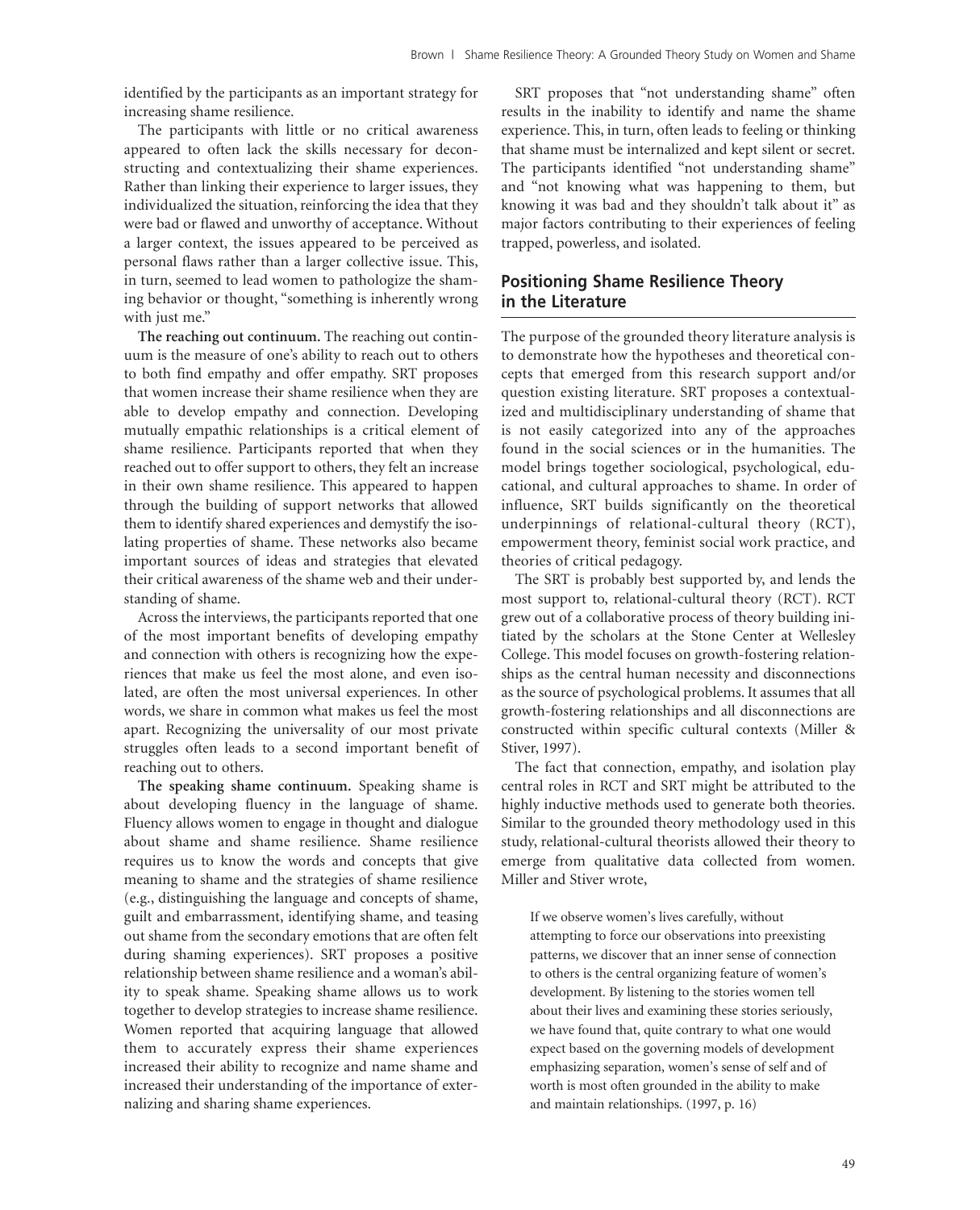The two fundamental differences between SRT and RCT are SRT's additional focuses on critical awareness and education. The theoretical foundation for critical awareness and education can be found in feminist social work practice (Bricker-Jenkins, 1991; Stout & McPhail, 1998), critical pedagogy (Freire, 1970; hooks, 1994, 2000), and empowerment theory (Gutierrez, 1995; Gutierrez & Lewis, 1999).

The guilt versus shame distinction of "I did/said/believed something bad" versus "I am bad" that emerged from the data in this study strongly supports the early study conducted by Lewis (1971) and many current qualitative and quantitative studies that distinguish guilt and shame as separate constructs (Dearing et al., 2005; Ferguson, 2000; Hartling et al., 2000; Mason, 1991;

Tangney & Dearing, 2002). Tangney and Dearing wrote of their literature review on shame and guilt, "these studies underscore that shame and guilt are distinct emotional experiences that differ substantially along cognitive, affective and motivational dimensions" (p. 24).

SRT's proposition that shame is a psycho-sociocultural construct reflects a combination of several existing conceptual interpretations. Tangney and Dearing, writing from a psychological perspec-

tive, refer to shame as a member of the "self-conscious" emotions (2002). Relational-cultural theorists expand the notion of shame as a self-conscious emotion to incorporate a broader, relational perspective. They refer to shame as a "relationally-conscious" emotion (Hartling, Rosen, Walker, & Jordan, 2000). Mason, writing from a feminist perspective, focuses heavily on a sociocultural conceptualization of shame. She wrote, "We cannot heal our shame in psychotherapy, twelvestep groups or family of origin workshops alone. Until we face the non-psychological aspects of shame, we cannot be free. We need to be conscious to be free" (1991, p. 185). Additionally, the proposition that there are no universal shame triggers is consistent with research that indicates that shame is person- and context-specific and there are few, if any, classic shame-inducing situations (Tangney, 1992; Tangney & Dearing, 2002)

In terms of the shame resilience continuums, there is persuasive empirical evidence on the influence of acknowledged personal vulnerability in the fields of health psychology and social psychology. From the field of health psychology, studies have shown that perceived personal invulnerability is a primary barrier to compliance with preventive health behaviors and recognition of at-risk status (Aiken, Gerend, & Jackson, 2001; Apanovitch, Salovey, & Merson, 1998, as cited in Sagarin, Cialdini, Rice, & Serna, 2002). The health psychology studies cited above propose that if educational efforts to increase compliance with health behaviors fail to address the issue of perceived personal vulnerability, they are unlikely to succeed. Like the continuum in SRT, the critical issue is not an individual's level of vulnerability but the level at which they acknowledge their vulnerabilities.

From the field of social psychology, influence and persuasion researchers have studied the relevance of personal vulnerability. In a series of three studies, researchers examined the impact of a treatment designed to instill resistance to deceptive, persuasive

> sages (Sagarin et al., 2002). They found that the ability to resist deceptive, persuasive appeals was largely dependent on the ability to acknowledge personal vulnerability to those types of appeals. They wrote, "Far from being an effective shield, the illusion of invulnerability undermined the very response that would have supplied genuine protection" (2002, p. 539).

advertising/marketing mes-

The concepts of critical awareness, deconstructing,

normalizing, and contextualizing as processes to facilitate connection, power, and empathy are central themes in empowerment theory (Gutierrez, 1995; Gutierrez & Lewis, 1999), feminist social work practice (Bricker-Jenkins, 1991; Stout & McPhail, 1998) and critical pedagogy (Freire, 1970; hooks, 1994, 2000). Like SRT, these theories emphasize the need to increase personal power by understanding the link between personal experiences and socio/cultural systems.

The speaking shame continuum advocates learning about shame in order to increase our social and emotional understanding of shame. The idea of using information to increase understanding and raise awareness, and the concepts of naming and externalizing, are again themes in empowerment theory (Gutierrez, 1995; Gutierrez & Lewis, 1999), feminist social work practice (Bricker-Jenkins, 1991; Stout & McPhail, 1998) and critical pedagogy (Freire, 1970; hooks, 1994, 2000). However, SRT proposes that "speaking shame" is very different from the processes explicated in the above theories and very different from the processes involved in raising critical awareness. SRT proposes that all women, not just helping professionals, should have access to this theory and

Recognizing the universality of our most private struggles often leads to a second important benefit of reaching out to others.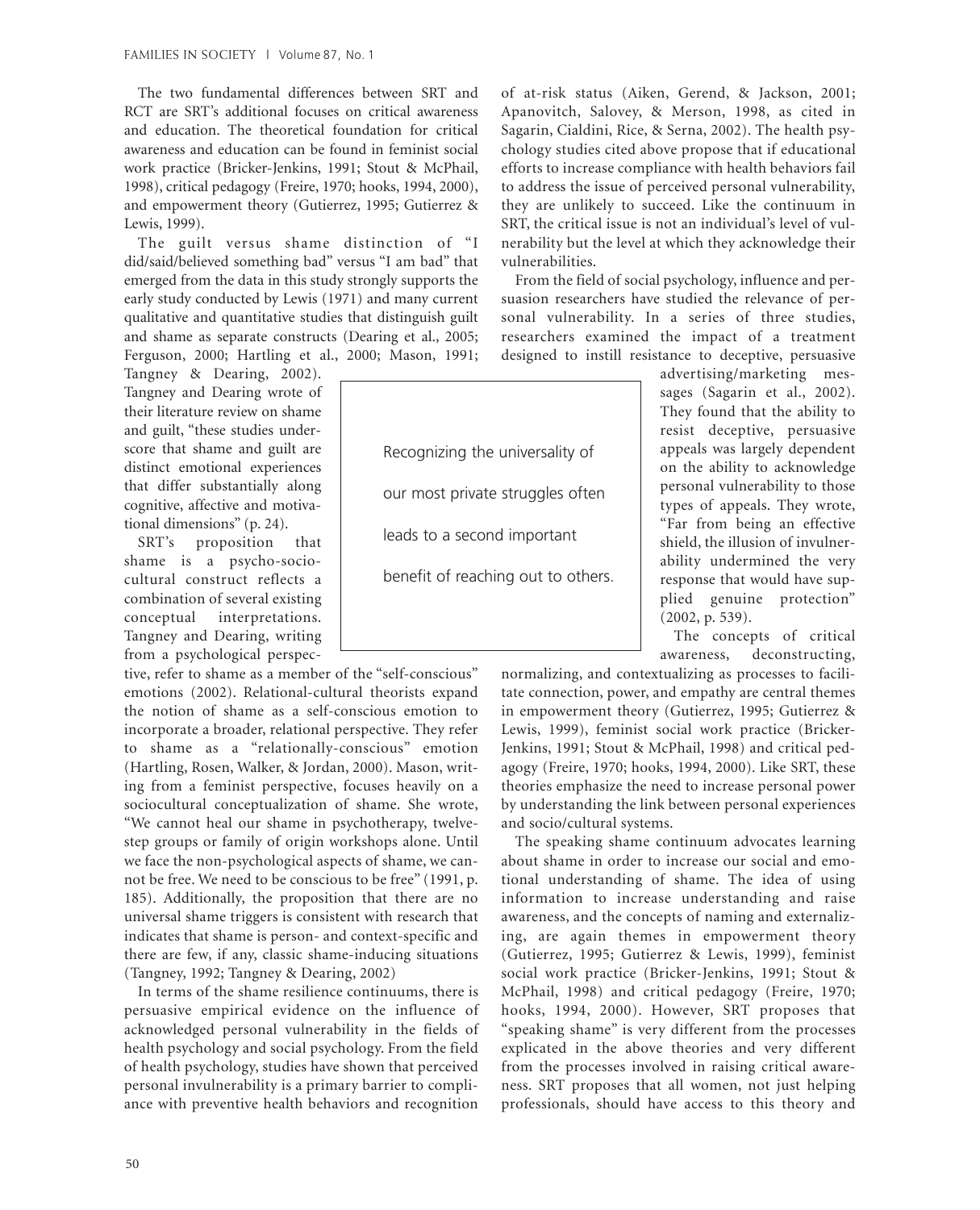other sources of what might normally be considered "professional information."

Often helping professionals consume theoretical and conceptual information and formulate techniques and strategies based on this information. Clients can be fully engaged in work driven by a theory without even knowing what theory it is or why a particular one is utilized. SRT proposes that understanding the basic social process of shame is critical in facilitating empathy, connection, and power. As discussed below, this proposition has major implications for practice. Specifically, the speaking shame continuum relies on incorporating educational components in work with clients who are experiencing shame issues.

#### **Practice Implications and Future Research**

When asked about strategies to deal with shame, research participants rarely identified psychotherapy or individual counseling as an effective tool. The participants' responses were too diverse to categorize as one strategy; however, they can be characterized as "being with others who have had similar experiences" or "talking with people who've been there." The fact that therapy was not identified by participants as an effective shame resilience strategy might be explained by the participants' disclosed beliefs that needing to go to therapy was, in itself, a shaming experience. Tangney and Dearing wrote, "The context of psychotherapy is by its nature a shame-inducing relationship aimed at exploring shameful issues" (2001, p. 173). Talbot reports, "Even in the best of therapeutic circumstances, it is inherently shaming for patients to reveal weaknesses to a therapist" (Talbot, 1995).<sup>1</sup>

SRT can be applied in diverse practice settings. The goals for practitioners working with women on shame issues should be to help clients identify personal vulnerabilities, increase critical awareness of their shame web, develop mutually empathic relationships that allow them to reach out to others, and learn to speak shame. Given the focus on raising critical awareness and education, psychoeducational group work or a combination of individual work and psychoeducational group work should be considered.

Psychoeducational groups are broadly defined as having educational or skill-development components (Brown, 1998). Teaching clients about shame and helping clients increase their critical awareness are both educational and skill-development tasks. Determining the best setting for working with clients around issues of personal vulnerability is a client-specific issue. Jordan wrote, "Acknowledging vulnerability is possible only if we feel we can reach out for support. To do so we must feel some

confidence in the relationship" (Jordan, 1992, p. 5). For some women, developing the ability to reach out for support and develop confidence in relationships requires individual or group psychotherapy; for others, psychoeducational groups could be most effective. If individual or group therapy is appropriate, there are studies that confirm the effectiveness of psychoeducational groups when combined with psychotherapy (Gamble, Elder, & Lashley, 1989; la Salivia, 1993).

This article presents the empirical foundation for a new approach to understanding shame and its impact on women. Future research is necessary to fully develop and test the practice application of SRT. Specifically, we must test the propositions of the SRT and determine the most effective means for using the theory with diverse client populations. For example, a 10-week psychoeducational curriculum based on the SRT has been developed and is currently being piloted with diverse client populations including women who have been battered, women with drug and/or alcohol addictions and women with eating disorders (Brown & McPhail, 2005). Additionally, data are being collected from men regarding the impact of shame and the development of shame resilience. The SRT must be continually tested and modified if it is to remain a theory grounded in data.

#### *References*

- Aiken, L., Gerend, M., & Jackson, K. (2001). Subjective risk and health protective behavior: Cancer screening and cancer prevention. In A. Baum, T. Revenson, & J. Singer (Eds.), *Handbook of health psychology* (pp. 727–746). Mahwah, NJ: Erlbaum.
- Balcom, D., Lee, R., & Tager, J. (1995). The systematic treatment of shame in couples. *Journal of Marital and Family Therapy, 21*, 55–65.
- Bricker-Jenkins, M. (1991). The propositions and assumptions of feminist social work practice. In M. Bricker-Jenkins, N. Hooyman, & N. Gottlieb (Eds.), *Feminist social work practice in clinical settings* (pp. 271–303). Newbury Park, CA: Sage.
- Brown, B. & McPhail, B. (2005). Speaking shame: A 10-week psychoeducational shame resilience curriculum. Manuscript in preparation. University of Houston, Texas.
- Brown, N. (1998). *Psycho-educational groups.* New York: Brunner-Routledge.
- Collins, P. H. (2000). *Black feminist thought: Knowledge, consciousness, and the politics of empowerment* (2nd ed.). New York: Brunner-Routledge.
- Dearing, R., Stuewig, J., & Tangney, J. (2005). On the importance of distinguishing shame from guilt: Relations to problematic alcohol and drug use. *Addictive Behaviors, 30*, 1392-1404.
- Ferguson, T. J., Eyre, H. L., & Ashbaker, M. (2000). Unwanted identities: A key variable in shame-anger links and gender differences in shame. *Sex Roles, 42*, 133-157.
- Freire, P. (1970). *Pedagogy of the oppressed.* New York: Continuum.
- Frye, M. (2001). Oppression. In M. Andersen & P. H. Collins (Eds.), *Race, class and gender: An anthology.* Belmont, CA: Wadsworth.
- Gamble, E., Elder, S., & Lashley, J. (1989). Group behavior therapy: A selective review of the literature. *Medical Psychotherapy, 2,* 193–204.
- Glaser, B. (1998). *Doing grounded theory: Issues and discussions.* Mill Valley, CA: Sociological Press.
- Glaser, B. (2001). *The grounded theory perspective: Conceptualization contrasted with description.* Mill Valley, CA: Sociological Press.
- Glaser, B., & Strauss, A. (1967). *The discovery of grounded theory.* Chicago: Aldine.
- Glaser, B. G. (1978). *Theoretical Sensitivity.* Mill Valley, CA: Sociology Press.

 $^{\rm l}$  See Talbot, 1995, for an interesting discussion on shame and supervision in a psychotherapy context.